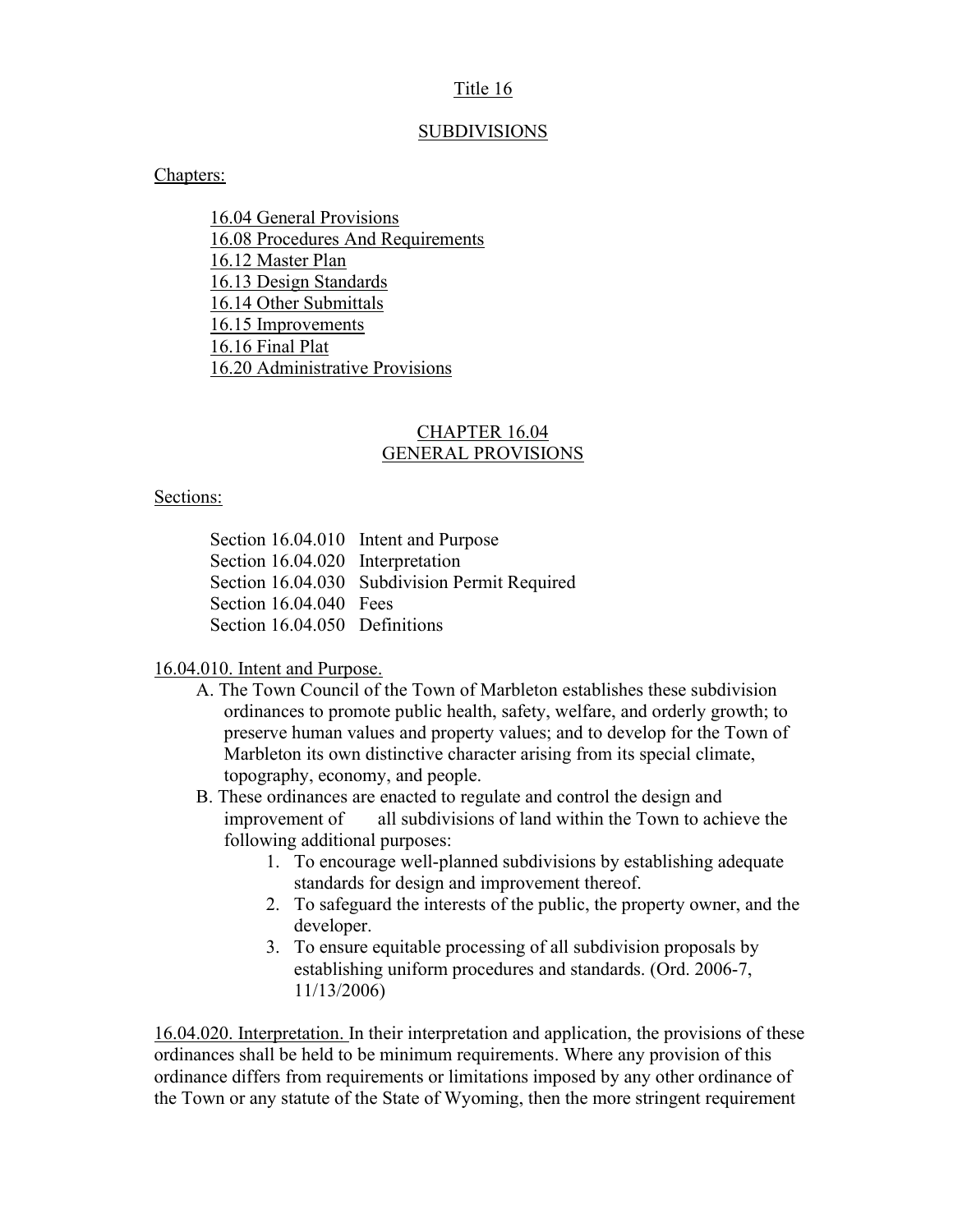or limitation shall govern. (Ord. 2006-7, 11/13/2006)

16.04.30. Subdivision Permit Required. No person shall subdivide land located in the Town of Marbleton, or commence construction improvements to a subdivision without securing a subdivision permit in the manner prescribed in this Title.

- A. Such subdivision permit shall be signed by the Town Council indicating approval of the subdivision.
- B. No subdivision permit shall be issued unless and until the requirements of this Title have been complied with.

C. A subdivision permit may be transferred upon sale of the subdivision. (Ord. 2006-7, 11/13/2006)

16.04.40. Fees. Each application for a subdivision permit shall be accompanied by a filing fee of \$250.00 plus 10.00 per lot with the total filing fee not to exceed \$1000.00 paid at the time of filing the application. (Ord. 2006-7, 11/13/2006)

16.04.50. Definitions. For the purpose of this Title, the following words shall have these meanings. Where not inconsistent, words in the present tense include the future, words in the singular include the plural, and vice versa, and the word "shall" is mandatory.

- A. Addition is a subdivision of land within the incorporated limits of the Town of Marbleton.
- B. Alley is a minor road which is primarily used, or intended to be used, for secondary vehicular service access to the back or side of properties.
- C. Application is the entire package of materials and information necessary to allow for a complete review and approval of the proposed subdivision.
- D. Arterial Street or Road is a street or road of considerable continuity which serves, or is intended to serve, principle traffic flow between separated areas or districts, and which is the main means of access to non-arterial streets.
- E. Block is a cluster of lots generally surrounded by streets and numbered sequentially with other blocks within the same subdivision.
- F. Commission is the Planning and Zoning Commission of Town of Marbleton, Wyoming.
- G. Cul de Sac or Dead End Street is a minor street with only one outlet.
- H. Day is business day, Monday through Friday.
- I. Dedication is a landowner setting apart land for public use followed by an acceptance of such dedication by the Town.
- J. Developer is any individual, firm, association, syndicate, copartnership, corporation, agent, trust, or any other legal entity commencing proceedings under these ordinances to affect a development under these regulations.
- K. Easement is a quantity of land set aside, or, over which a liberty, privilege, or advantage in land, existing distinct from the ownership of land, is granted to the public or part of the public or some particular person or entity.
- L. Final Plat is the final survey plat of a subdivision meeting the Final Plat requirements of this Ordinance and to be recorded in the Office of the Clerk of Sublette County.
- M. Frontage is the side of the lot abutting on a street; the front line.
- N. Improvements are all such facilities, utilities, sewage and drainage works,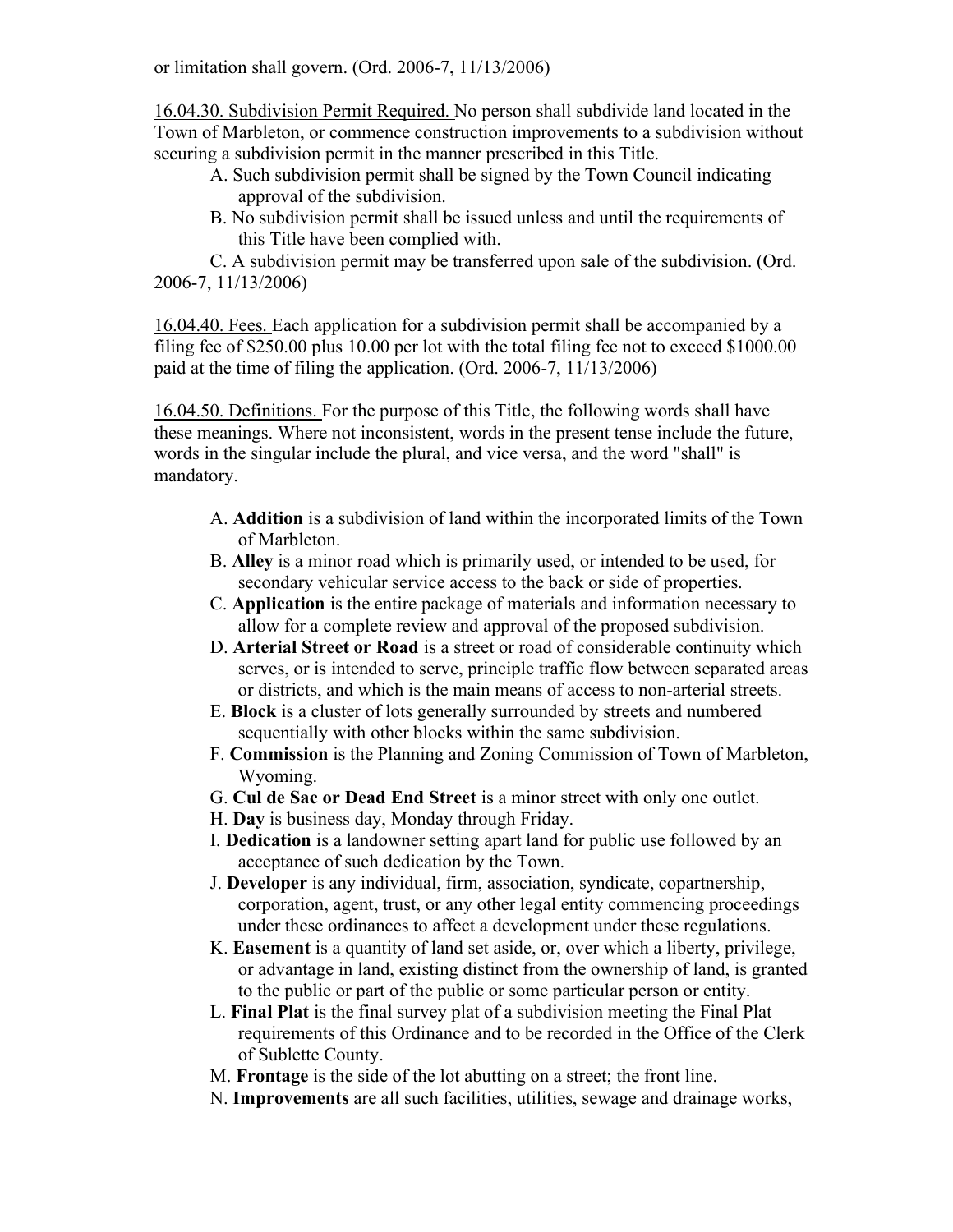and street work to be constructed or installed in and upon streets, easements, and other rights of way.

- O. Lot is a numbered, unique parcel of land shown on an addition or subdivision plat of record in the Office' of the Clerk of Sublette that is described in land title records simply by reference to its number and its addition or subdivision name.
- P. Master Plan is a map showing all of the information required under Chapter 16.12 of this ordinance.
- Q. Official Street Map of Town of Marbleton is a map established and adopted by the Town Council in accordance with Wyoming Statute 15-1-508 showing existing public streets and alleys and future plans for streets.
- R. Owner is a natural person, firm, association, partnership, private corporation, public or semi-public corporation, or any combination thereof, in which full right of title to real property is vested.
- S. Right of Way is the right of the public to cross the real property of another person.
- T. State Board is the Wyoming State Board of Professional Engineers and Professional Land Surveyors.
- U. Street is a right-of-way dedicated to the Town for public use for transportation and utility facilities.
- V. Street Width is the shortest distance between the lines delineating the right of way of a street.
- W. Subdivision shall mean the creation or division of a lot, tract, parcel or other unit of land for the immediate or future purpose of sale, building development or redevelopment, for residential, recreational, industrial, commercial or public uses including mobile home courts, condominiums, town homes, zero lot line homes, twin homes, apartments, duplexes, etc. Subdivision includes additions to the Town of Marbleton. The word "subdivide" or any derivative thereof shall have reference to the term subdivision, the creation of which constitutes a subdivision of land.
- X. Subdivision Permit is a permit issued by the Town indicating approval of a development meeting the requirements of this ordinance and allowing a developer the right to proceed with construction of the required improvements after design plans have been approved as described herein.
- y. Town is the Town of Marbleton.
- Z. Town Council is the Town Council of Town of Marbleton, Wyoming.
- AA. Zoning is the confining of certain classes of building and land uses to certain localities, areas, districts, or zones, and the regulation of heights, area, bulk, location, and use of private and public structures and premises, and population density. (Ord. 2006-7, 11/13/2006)

## CHAPTER 16.08 PROCEDURES AND REQUIREMENTS

### Sections:

16.08.10 Application; Filing Requirement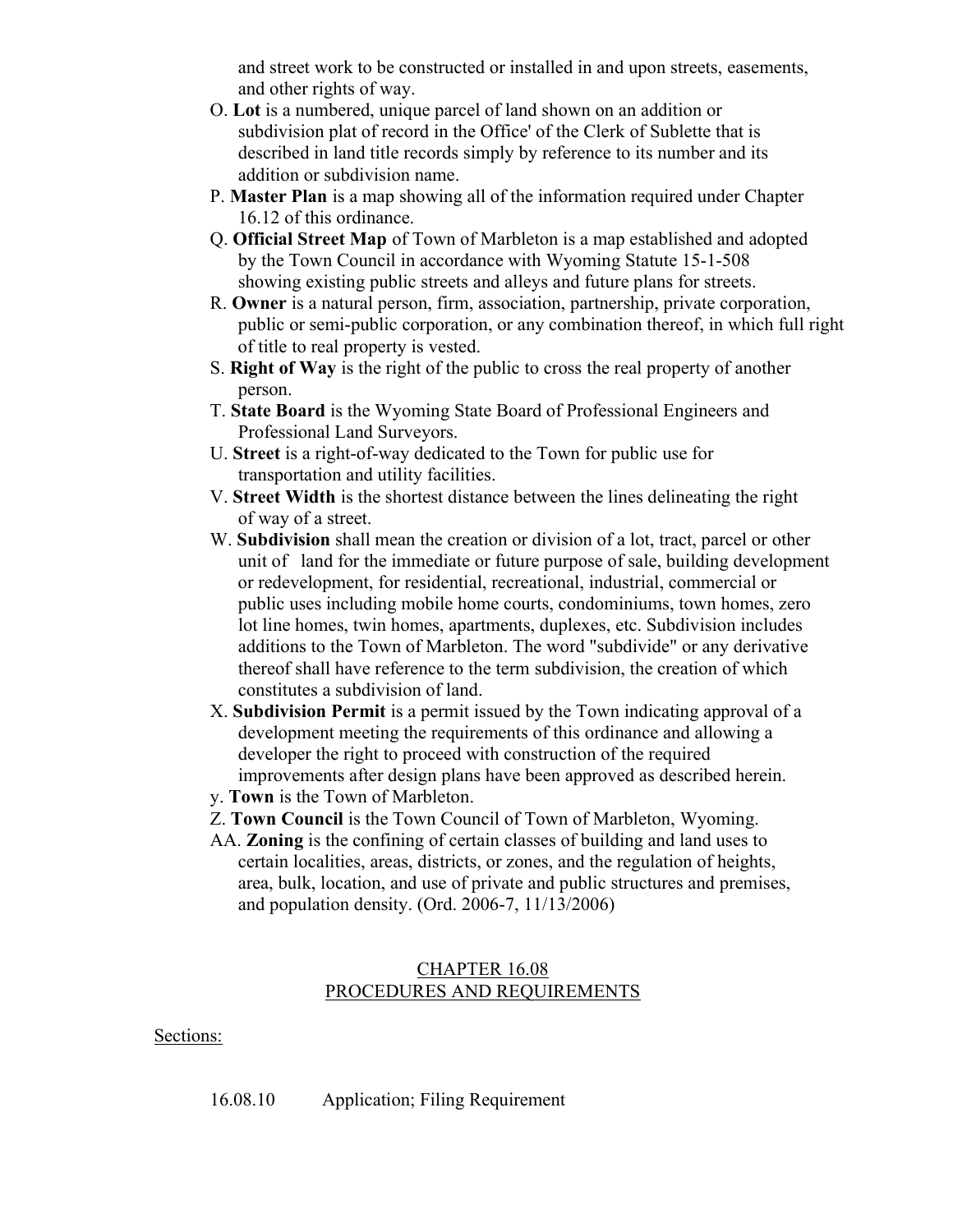| Application; Commission Action<br>16.08.030                             |  |
|-------------------------------------------------------------------------|--|
|                                                                         |  |
| 16.08.040<br>Commission Report.                                         |  |
| 16.08.050<br>Application; Town Council Action                           |  |
| 16.08.060<br><b>Required Findings</b>                                   |  |
| Denial of Approval; Reapplication<br>16.08.070                          |  |
| Improvements; Required<br>16.08.080                                     |  |
| Improvements; Performance Guaranty in Lieu of Construction<br>16.08.090 |  |
| 16.08.100<br><b>Final Plat Application; Submittal Requirements</b>      |  |
| 16.08.110<br>Final Plat; Town Clerk Action                              |  |
| 16.08.120<br>Final Plat; Town Council Action                            |  |
| 16.08.130<br>Recordation                                                |  |
| 16.08.140<br>Lapse of Subdivision Permit                                |  |
| Reinstallation of Lapsed Subdivision Permit<br>16.08.150                |  |
| <b>Revocation of Subdivision Permit</b><br>16.08.160                    |  |

16.08.010 Application: Filing Requirement. An application for a subdivision shall be filed with the Town Clerk on a form provided by the Town Clerk.

- A. The application shall contain the name and address of the owner or applicant and, if the applicant is not the owner, a notarized statement signed by the owner that the applicant is authorized by the owner to make application and act as agent of the owner.
- B. The application shall be accompanied by the required application fee, a copy of the latest recorded deed to the property and ten (10) prints of a Master Plan meeting the requirements of Chapter 16.12 and any required material and information prescribed in Chapter 16.14. (Ord. 2006-7, 11/13/2006)

16.08.020. Application: Routing. The Town Clerk shall review the application and accompanying items to the best of her ability and, if they are believed to be complete, shall accept the application and the fee and distribute copies of the Application and accompanying items to the members of the Commission, the town attorney, the town engineer, the town maintenance foreman and the town surveyor and any public agencies from which review comments are desired, including, but not limited to the County Sheriff and the Fire Department no later than ten (10) days prior to the next meeting of the Commission and in accordance with Chapter 16.20.090. (Ord. 2006-7, 11/13/2006)

16.08.030. Application: Commission Action. The Commission shall hold a public hearing in accordance with Chapter 16.20.090 at its next regularly scheduled meeting to review the application, its accompanying items and any comments received from other reviewers and hear comments from the attending public. At the conclusion of the public hearing the Commission shall move to either:

A. Table the application, one time only, until its next regularly scheduled meeting, if the Commission determines that insufficient information or facts have been submitted to allow a decision on the application based upon the required findings prescribed in Section 16.08.060 of this Chapter. Prior to its next meeting, the Commission may request review by any qualified professional person and may conduct such investigations, examinations, tests and site evaluations as it deems necessary to verify the information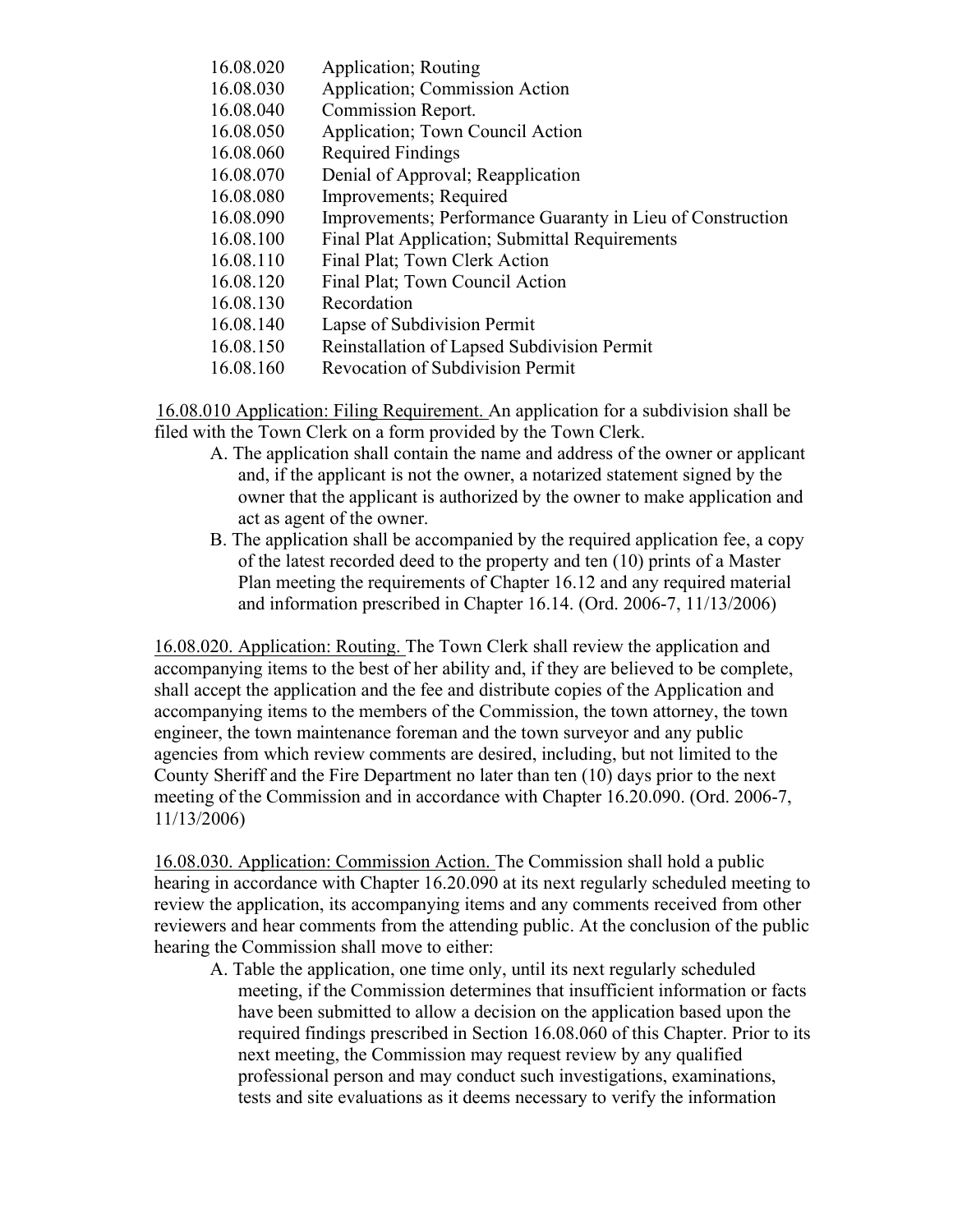contained in the application and/or may require additional information be provided by the applicant. The submittal of an application automatically grants the Commission and its agents permission for reasonable entry upon the subject land for these purposes; or

- B. Recommend that the Town Council:
	- 1. Approve the application; or
	- 2. Approve the application with conditions as the Commission deems necessary to justify its making the findings prescribed in Section 16.08.060 of this Chapter; or,
	- 3. Deny the application with a statement as to the reasons for denying it. (Ord. 2006-7, 11/13/2006)

16.08.040 Commission Report. Within ten (10) days after the hearing, the chairman of the Commission shall submit to the Town Clerk a report of its recommendation including a copy of the minutes of the hearing for distribution to the Town Council. The Town Clerk will distribute copies of the report to the Town Council no later than ten (10) days prior to its next meeting. (Ord. 2006-7, 11/13/2006)

16.08.050. Application\_ Town Council Action. At its next regularly scheduled meeting after receipt of the report from the Commission, the Town Council shall hold a public hearing in accordance with Chapter 16.20.090 on the application. After reviewing the report from the Commission and hearing any public comments, the Town Council shall:

- A. Approve the application; or
- B. Approve the application with conditions as the Town Council deems necessary to justify its making the findings prescribed in Section 16.08.050 of this Chapter; or
- C. Deny the application with a statement as to the reasons for denying it; or
- D. Remand the application to the Commission if the Town Council determines that insufficient information or facts have been submitted to allow a decision on the application based upon the required findings prescribed in Section 16.08.060 of this Chapter. (Ord. 2006-7, 11/13/2006)

16.08.060. Required Findings. Before recommending approval or approving the application, the Commission and the Town Council shall make the findings that the subdivision:

- A. Conforms with the applicable provisions of the zoning ordinances of the Town.
- B. Will not have any significant adverse impacts on neighboring properties.
- C. Will not have any significant adverse impacts on the Town's scenic resources.
- D. Will not cause traffic congestion or safety hazards.
- E. Is consistent with the purposes of these ordinances.
- F. Is in an area where public utilities, including water and sewer, are available, accessible and have sufficient capacity. (Ord. 2006-7, 11/13/2006)

16.08.070. Denial of Approval; Reapplication. An application that has been denied may be resubmitted provided that it is accompanied by evidence sufficient to show that the previous reasons for denial have been corrected or the situation has changed. (Ord.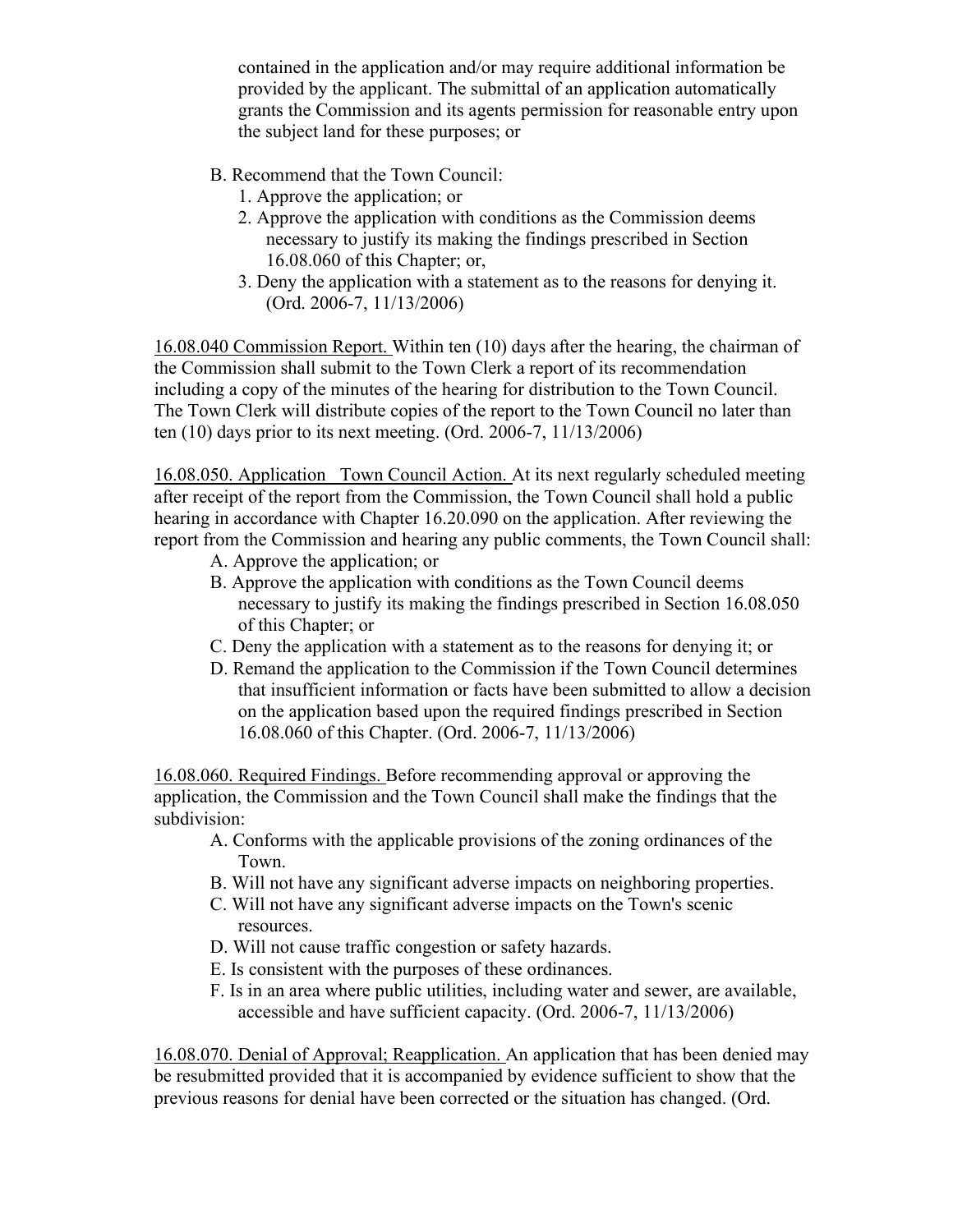2006-7, 11/13/2006)

16.08.080. Improvements: Required. The developer of any subdivision to the Town is responsible, at his expense, to have improvements as required in Chapter 16.15.010 installed or constructed in accordance with the standards of the Town. (Ord. 2006-7, 11/13/2006)

16.08.090. Improvements: Performance Guaranty in Lieu of Construction. The developer of a subdivision may petition the Town Council to accept a performance guaranty in the form of a bond, letter of credit or other acceptable security in lieu of completing construction of improvements prior to Final Plat approval.

- A. The developer will have a Cost of Improvements Estimate prepared by a professional engineer and/or professional land surveyor duly registered with the State Board and submit it with the petition; or
- B. The developer may submit a signed contract from a contractor whose work reputation is acceptable to the Town as the Cost of Improvements Estimate. C. The amount of the guaranty will be 125% of the estimated cost of improvements. D. The approved performance guaranty must be in place prior to obtaining Final Plat approval. (Ord. 2006-7, 11/13/2006)

16.08.100. Final Plat Application: Submittal Requirements. Within one year from the date of issuance of a subdivision permit, a Final Plat application must be submitted to the Town Clerk with seven (7) prints of the final plat prepared in accordance with Chapter 16.16, showing at least the first phase of the subdivision, and other necessary supporting documents, such as Title Policy, Declarations, Performance Guaranty, etc. (Ord. 2006-7, 11/13/2006)

16.08.110. Final Plat: Town Clerk Action. Upon receipt of the Final Plat application, the Town Clerk will distribute copies of the application and accompanying materials to the Town Council, the town attorney and the town surveyor for review no later than ten (10) days before the next regularly scheduled meeting of the Town Council. (Ord. 2006-7, 11/13/2006)

16.08.120. Final Plat: Town Council Action. At its next regularly scheduled meeting following receipt of the Final Plat application, the Town Council shall review the Final Plat and accompanying documents and,

- A. If found to be complete and correct, adopt a resolution authorizing the Mayor and Town Clerk to sign the original Mylar of said Final Plat.
- B. If the items are not complete or correct, the Town Council may:
	- 1. Adopt a resolution authorizing the Mayor and Town Clerk to sign the original Mylar of said Final Plat after corrections have been made, or
	- 2. Table it until the necessary corrections have been made, or
	- 3. Deny the application with a written statement delivered to the developer as to the reasons for denying it. (Ord. 2006-7, 11/13/2006) .

16.08.130. Recordation. Within 30 days of approval of the Final Plat by the Town Council, the developer shall cause that the original Mylar of the Final Plat with all required signatures be recorded in the Office of the Clerk of Sublette County.

A. A copy of the recorded plat shall be delivered to the Town Clerk.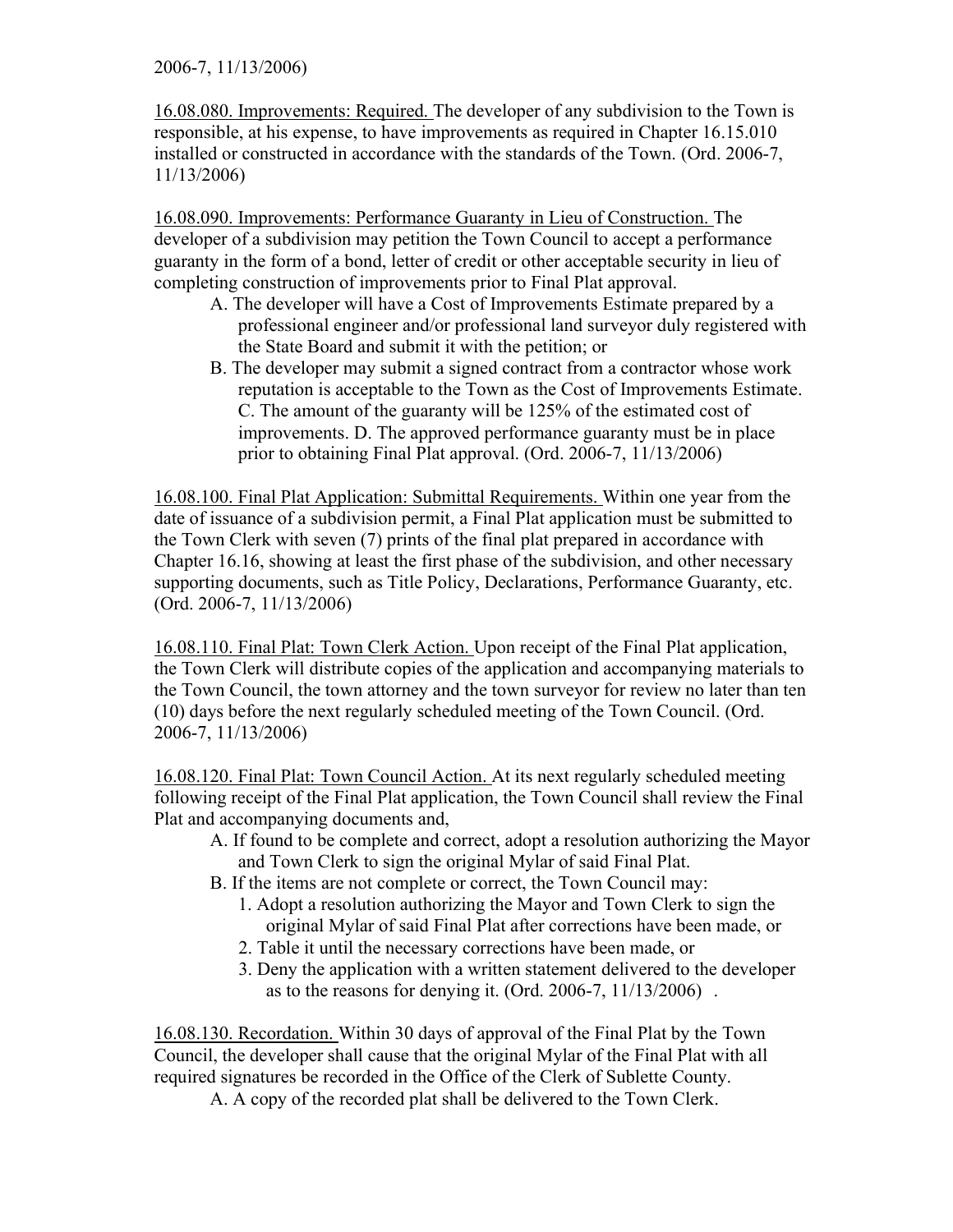B. Developer will also submit a digital DWG or DXF file of the Final Plat to the Sublette County GIS. (Ord. 2006-7, 11/13/2006)

16.08.140. Lapse of Subdivision Permit. Unless extended by the Town Council upon petition by the developer, a subdivision permit shall lapse and become null and void one year following the issuance of the permit, unless, prior to the expiration date, a Final Plat of at least the first phase of the subdivision has been submitted for approval. (Ord. 2006-7, 11/13/2006)

16.08.150. Reinstallation of Lapsed Subdivision Permit. A developer whose permit has lapsed may petition the Town Council to have his permit reinstated providing that he can show just cause for such reinstatement, including a schedule and contract for installation of improvements. The Town may require that the developer upgrade his original permit to meet any ordinances that may have been enacted since his original application was submitted. (Ord. 2006-7, 11/13/2006)

16.08.160. Revocation of Subdivision Permit. The Town Council may revoke a subdivision permit:

- A. Upon failure of developer to comply with conditions of approval the permit;
- B. Upon violation of any of the provisions of these ordinances;
- C. For fraudulent representations or material omissions made to the Commission or Town Council by or on behalf of the applicant. (Ord. 2006- 7, 11/13/2006)

## CHAPTER 16.12 MASTER PLAN

Section:

16.12.010 Master Plan Contents.

16.12.020 Size and Scale.

16.12.030 Descriptive Information.

16.12.040 General Information.

16.12.050 Existing Conditions.

16.12.060 Design Information.

16.12.010. Master Plan Contents. The Master Plan accompanying an application for a subdivision permit shall conform to the standards and contain the information required in this chapter. (Ord. 2006-7, 11/13/2006)

16.12.020 Size and Scale.

- A. Plat size G (24" x 36") in accordance with Wyoming Statutes, Section 33-29- 139.
- B. Plat scale 1"=100' or larger, Le., 1"=60', etc. (Ord. 2006-7, 11/13/2006)

## 16.12.030 Descriptive Information.

A. Title block shall be located in lower right hand comer containing the following information: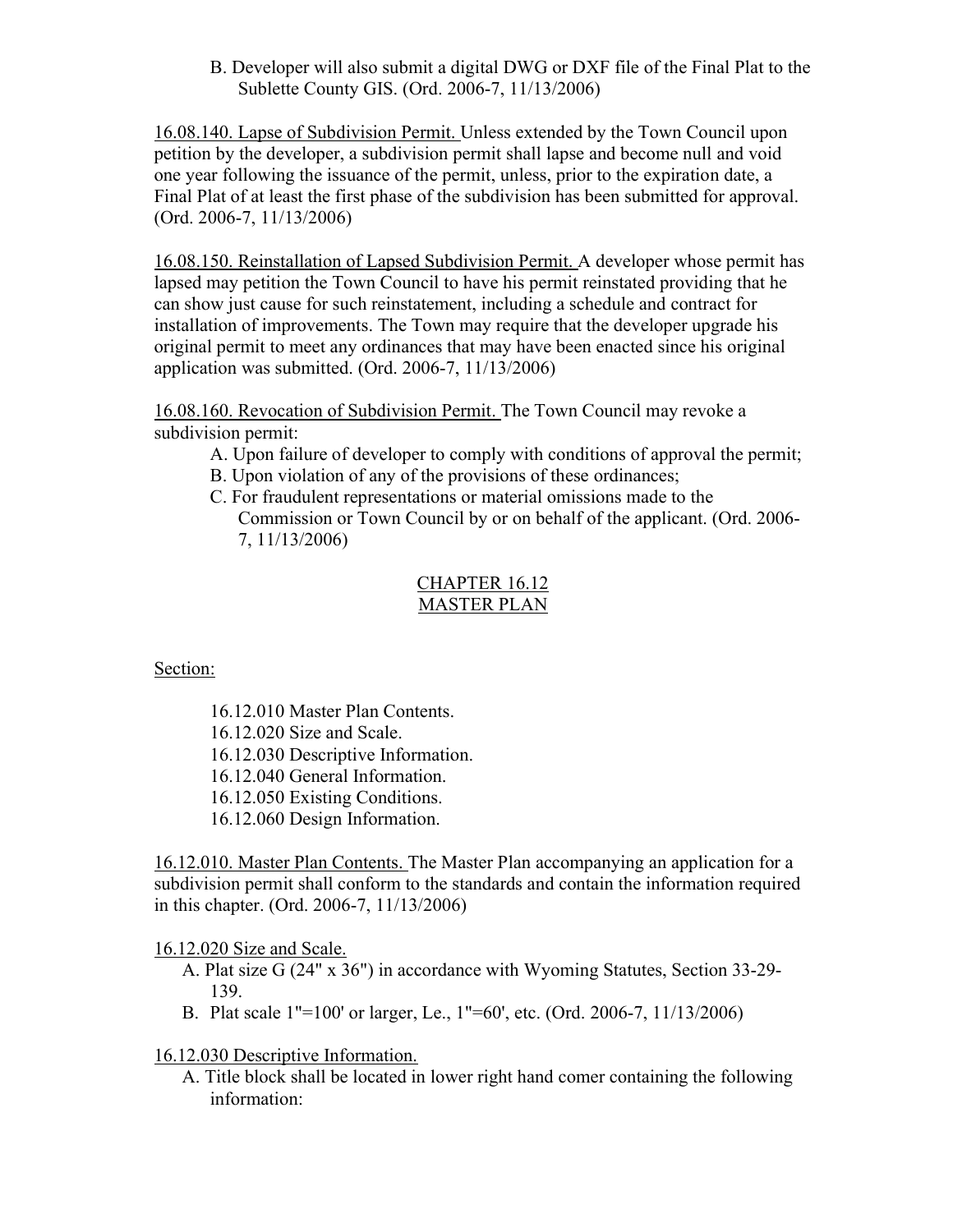- 1. Name of the subdivision including the phrase "Addition to the Town of Marbleton". The name must be pre-approved by the Town and County Clerks;
- 2. Location by Quarter-Quarter, Section, Township and Range, County, State.
- B. Vicinity Map.
	- 1. Minimum scale of 1 "=2000'.
	- 2. Location of subdivision within Section.
	- 3. Town boundary within Section.
	- 4. North Arrow and scale. (Ord. 2006-7, 11/13/2006)

16.12.040 General Information. The following information will be located above the Title Block.

- A. Name and address of the owner, developer, surveyor, engineer.
- B. Date of preparation.
- C. Total acreage, quantity of lots, density in acres per lot.
- D. Zoning District.
- E. Phase timetable. (Ord. 2006-7, 11/13/2006)

16.12.050 Existing Conditions.

- A. Boundary of the property to be subdivided.
- B. Names and widths of nearest existing streets.
- C. Easements of sight or of record on or adjoining the property with recordation data.
- D. Nearest utility, sewer, water, etc., lines on all sides of the property with size, grades, manholes, valves, etc.
- E. Ditches, culverts, canals, natural drainage channels, open waterways on or affecting the property.
- F. Potentially hazardous areas on or adjacent to the property.
- G. Elevations at each boundary corner based upon the Town's benchmark.
- H. Contour lines at 2' vertical interval for slopes 5% to 10% and 5' vertical intervals for slopes greater than 10%.
- I. Names of adjoining landowners and their abutting property lines. (Ord. 2006-7, 11/13/2006)

16.12.060 Design Information.

- A. Lot lines, lot numbers; approximate dimensions, areas.
- B. Streets and alleys with right-of-way widths and names pre-approved by the Town and County Clerks.
- C. Easements for utilities, drainage and other purposes identified by use and width.
- D. Open space areas and intended use and ownership -private or public.
- E. Sewer, water, electrical, telephone, natural gas lines and points of connection to existing facilities.
- F. Storm water drainage directions, and relocation, if any, of ditches.
- G. Design contour lines at the same interval as for existing conditions for any areas to be significantly re-contoured.
- H. Phase boundaries. (Ord. 2006-7, 11/13/2006)

# CHAPTER 16.13 .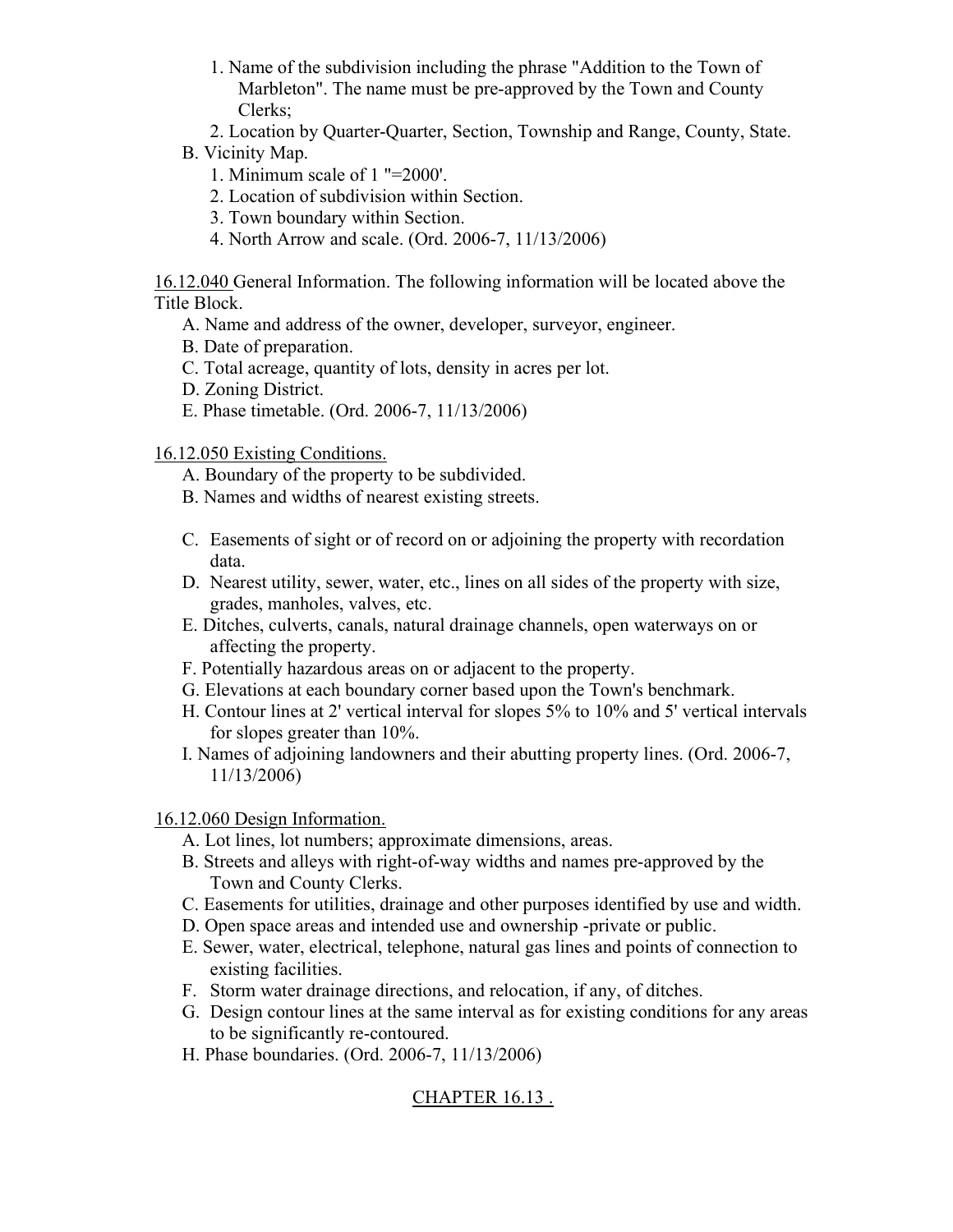### Sections:

16.13.010 Streets 16.13.020 Alleys 16.13.030 Easements 16.13.040 Lots

## 16.13.010. Streets.

- A. Intersections may not vary more than 10 degrees from 90 degrees.
- B. Minimum right-of-way widths 80 feet for arterial streets, 60 feet for all other streets.
- C. A cul-de-sac shall be designed at the end of each dead end street with a rightof way radius equal to the right-of-way width of the incoming road.
- D. Provision shall be made for continuation of streets and alleys through adjoining properties.
- E. No block shall exceed 300 feet in length. (Ord. 2006-7, 11/13/2006)

16.13.020. Alleys. Alleys shall be provided in mobile home parks, commercial, business and industrial districts except that the Town Council may waive this requirement where other adequate and assured provision is made for service access, offstreet loading, parking and installation of public facilities.

- A. No dead end alleys shall be allowed except the Town Council may waive this requirement where such a dead end alley is unavoidable and adequate turnaround facilities have been provided.
- B. Minimum right-of-way width shall be twenty (20) feet for alleys. (Ord. 2006- 7, 11/13/2006)

## 16.13.030. Easements.

- A. Where appropriate utility easements with a minimum right-of-way width of ten (10) feet shall be provided along the front, side and rear lot lines of each lot.
- B. Easements for continuation of streets and alleys across adjoining lands for future development will have the same width as the street or alley being continued.
- C. Storm water drainage easements shall be required for all existing drainage courses and for needed new drainage structures or corridors.
- D. Irrigation easements shall be required for all existing irrigation facilities that will continue in use. (Ord. 2006-7, 11/13/2006)

### 16.13.040 Lots.

- A. All lots shall have at least 30 feet of frontage along a dedicated street.
- B. Lot lines shall run generally perpendicular/normal to the street right-ofway.
- C. Lot sizes shall conform with the requirements of the applicable Zoning District. (Ord. 2006-7, 11/13/2006)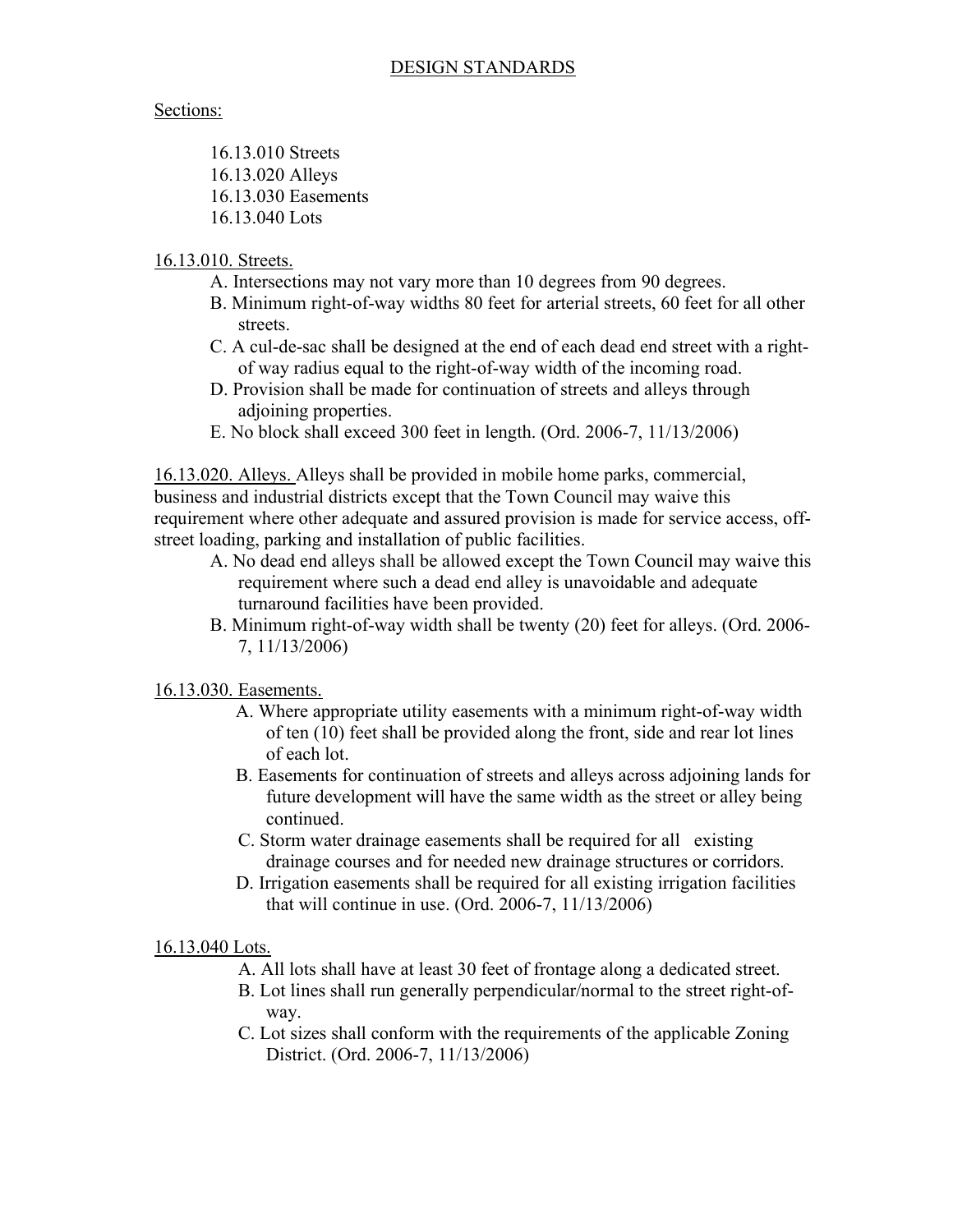## CHAPTER 16.14. OTHER SUBMITTALS

### Sections:

16.14.010 Drawings, Statements and Other Data 16.14.020 Declaration of Restrictive Covenants

16.14.010 Drawings. Statements and Other Data. The following listed drawings and statements may be required, depending upon the type and needs of the proposed subdivision:

A. Drawings.

- 1. Typical cross sections and proposed gradients of all streets which do not comply with the Town Road Standards.
- 2. Elevation views of proposed buildings.
- 3. Landscape plans.

B. Statements.

- 1. Statements from utility companies, including, but not limited to, electrical, telephone, natural gas, that there is adequate capacity for them to provide utility services to the proposed subdivision.
- 2. Statement from the developer that he has sufficient financial capacity to complete the subdivision. (Ord. 2006-7, 11/13/2006)

16.14.020 Declaration of Restrictive Covenants. The Town Council may require that a Declaration of Restrictive Covenants be prepared, duly executed and recorded in connection with the approval of the subdivision permit application. The Town Council may require that:

- A. The declaration establishes a homeowners' association to enforce the provisions of the declaration.
- B. The provisions of the declaration, or any portion thereof, may not be amended without the prior approval of the Town Council at a public hearing.
- C. The declaration authorize third parties, such as the Town Council, to enforce specified provisions of the declaration.
- D. Restrictive Covenants not be executed or recorded prior to the recordation of the final Subdivision Plat. (Ord. 2006-7, 11/13/2006)

### CHAPTER 16.15. IMPROVEMENTS

#### Sections:

16.15.010 Improvements; Required

16.15.020 Improvements; Design Plans

16.15.030 Improvements; Construction

16.15.040 Improvements; Inspection

16.15.050 Improvements; Acceptance of Construction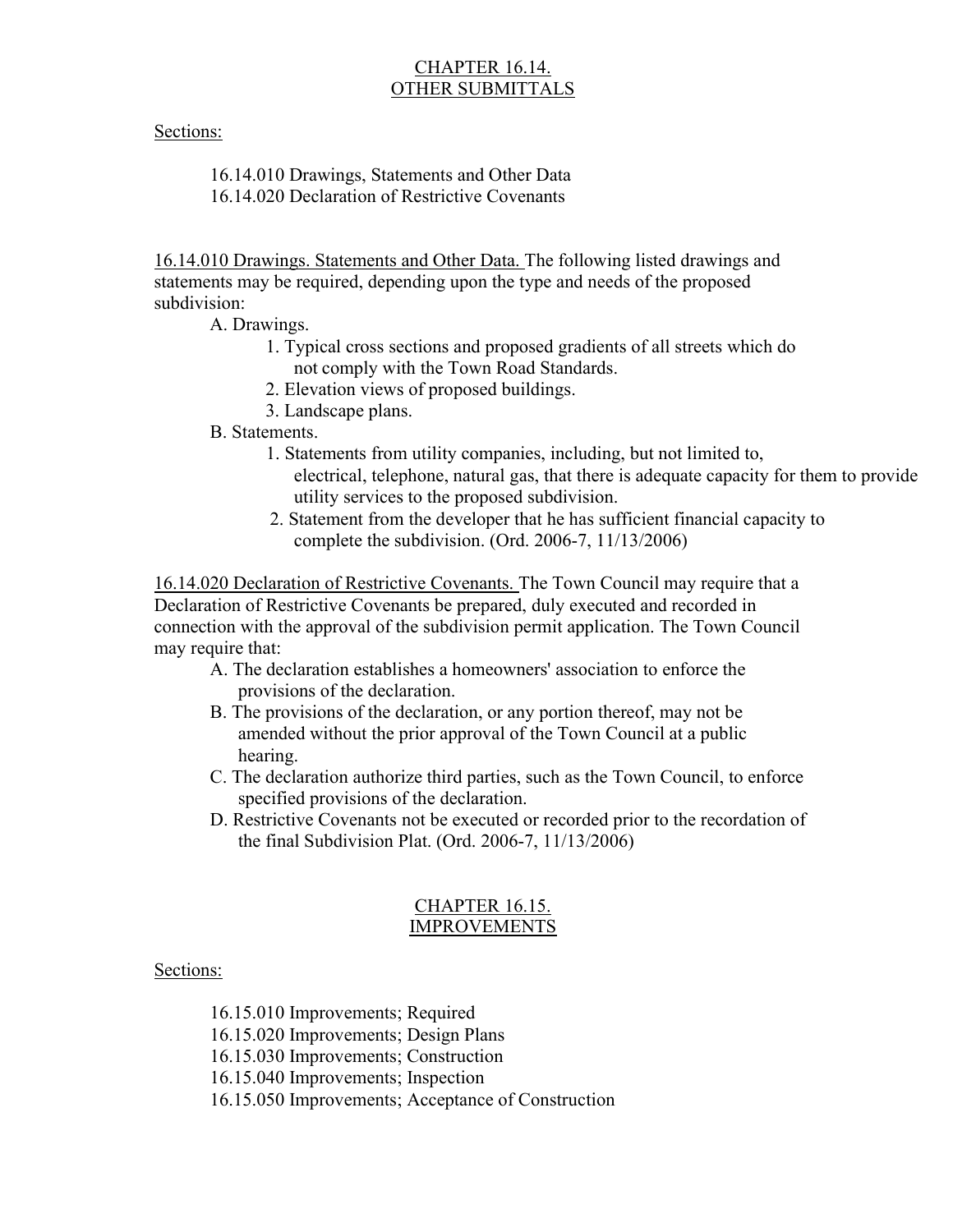16.15.010. Improvements: Required. The following improvements shall be installed: water, sewer, electrical, natural gas and telephone mains or trunk lines, streets, sidewalks, curb and gutter and survey monuments, including any extension or enlargement of facilities outside the subdivision that are necessary to provide services within the subdivision. The following standards will apply:

- A. Utilities are to be installed underground in dedicated streets or alleys unless otherwise provided in the master plan.
- B. Fire hydrants are to be installed in accordance with established fire safety guidelines.
- C. Traffic control and street name signs shall be placed at all street intersections appurtenant to the subdivision.
- D. Lot comers and angle points, block comers and street rights-of-way angle points will be monumented with permanent metal markers with inscribed metal caps in accordance with the monumentation standards in the Rules and Regulations of the State Board of Professional Engineers and Surveyors and W.S.  $\S$  15-1-415 (b)(i) and any amendments thereto.
- E. The official Benchmark for all improvements constructed within the Town shall be the Wyoming Department of Transportation Right-of-Way Marker "STAT.S. 722+58.3-75' RT" located on Lot 8 of Block 30 of the original Townsite of Marbleton with a designated elevation of 6864.62 feet. (Ord. 2006-7, 11/13/2006)

16.15.020. Improvements: Design Plans. Prior to installation of water mains, sewer mains, streets, sidewalks, curb and gutter or storm drainage improvements, design plans prepared by a registered professional engineer shall be submitted to the Town Clerk for review and approval by the Commission, the Town Council, the town maintenance foreman and the town engineer. For sewer and water plans, after the Town review, the design engineer shall also submit the plans for approval to the Wyoming Department of Environmental Quality prior to construction.

16.15.030. Improvements: Construction. Notice of commencement of construction of any improvements must be given to the Town Clerk at least one week prior to such commencement. (Ord. 2006-7, 11/13/2006)

16.15.040 Improvements: Inspection.

- A. All sewer and water improvements must be inspected by a town appointed inspector prior to being covered.
	- 1. Notice of readiness for inspection must be given to the Town Clerk not less than one day prior to the need for such inspection.
	- 2. If any such improvement is covered before being inspected and approved by the Town, it shall be uncovered at the contractor's expense after notice to uncover is given to the contractor by the inspector.

3.The inspector shall submit a written inspection report to the Town Clerk and a copy to the developer.

B. All street, curb and gutter and sidewalk improvements shall be inspected by a professional engineer at the expense of the developer. The inspecting engineer shall file a report with the Town Clerk certifying that the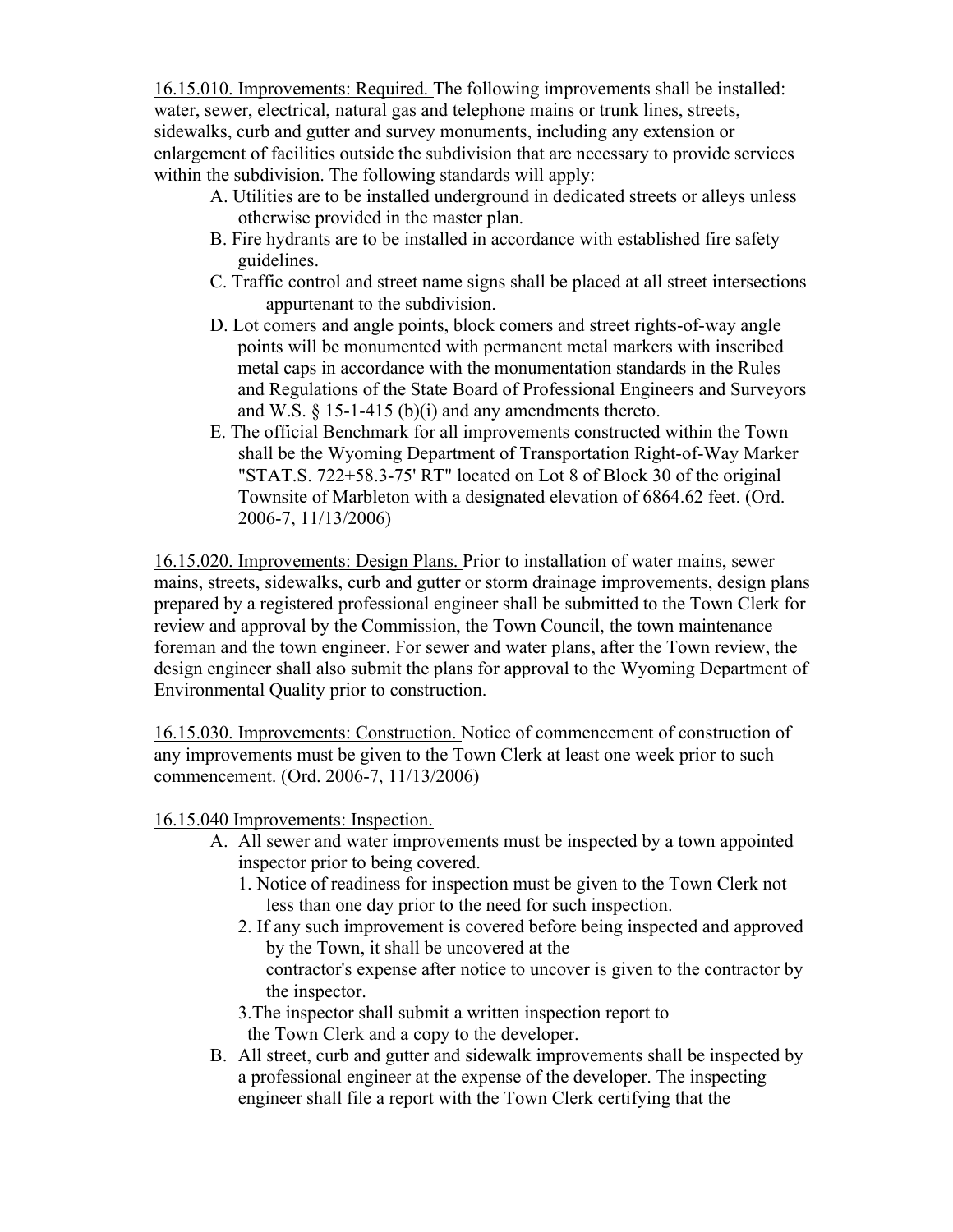improvements have been constructed in accordance with the approved plans.

C. Developer will submit as-built drawings of sewer, water, electrical, telephone, natural gas, curb, gutter, street and any other "public" facility or improvement prior to the final approval of the improvements. (Ord. 2006-7, 11/13/2006)

16.15.050 Improvements\_ Acceptance of Construction. At its next regularly scheduled meeting after receipt of an inspector's report and the as-built plans, the Town Council shall review the report of the inspector and the plans. Upon completion of the review the Town shall:

- A. Accept the improvements and plans and, if a performance guaranty was issued, release or partially release the performance guaranty. A prorated partial release may be approved if only part of the required improvements have been completed and accepted; or,
- B. Reject the improvements and/or plans with a statement as to why they were rejected.
- C. Within ten (10) days after the Town Council meeting, the Town Clerk will send the developer a written notice of the decisions of the Town Council including the statement of the reasons for the rejection of improvements, if any. (Ord. 2006-7, 11/13/2006)

### CHAPTER 16.16 FINAL PLAT

Sections:

16.16.010 Final Plat Requirements and Contents. 16.16.020 Plat Specifications. 16.16.030 Title Block. 16.16.040 Vicinity Map. 16.16.050 General Information. 16.16.060 Map Details. 16.16.070 Dimensions. 16.16.080 Legend. 16.16.090 Certificates.

16.16.010 Final Plat Requirements and Contents. The Final Plat will be prepared by a professional land surveyor duly registered with the State of Board of Registration for Professional Engineers and Professional Land Surveyors and shall conform to the standards and contain the information required in this chapter. (Ord. 2006-7, 11/13/2006)

16.16.020 Plat specifications.

- A. Plat size G (24" x 36") in accordance with Wyoming Statutes, Section 33- 29-139.
- B. Plat scale  $1" = 100'$  or larger, i.e.,  $1" = 60'$ , etc.
- C. North to the top of the map or to the left side.
- D. A true north arrow and scale on each sheet which shows lots.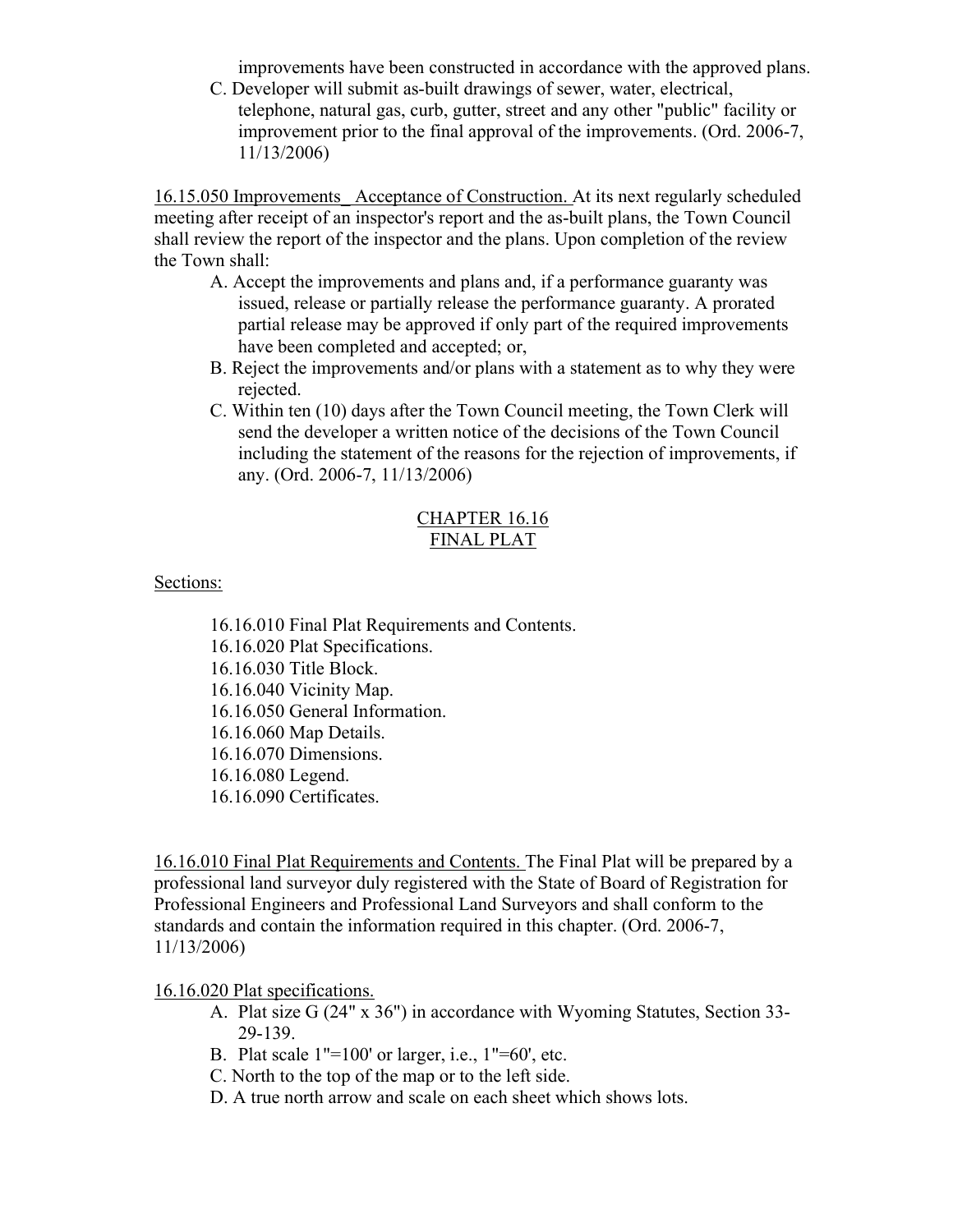- E. A sheet index on the first sheet if more than one sheet shows lots.
- F. Title block and date on each sheet.
- G. Blocks and Lots numbered progressively.
- H. Subdivision boundary closure not less than 1:5000.
- I. Angular dimensions in Bearing degrees, minutes and seconds.
- J. Lineal dimensions in U.S. Survey Feet to the nearest 0.01'.
- K. Identifying labels for all easements, common areas, dedicated areas, open space and monuments not otherwise readily identified. (Ord. 2006-7, 11/13/2006)

16.16.030. Title Block. Located in lower right hand comer and containing the following information:

- A. Name of the subdivision, including the phrase "Addition to the Town of Marbleton", as pre-approved by the Town and County Clerks;
- B. Location by Quarter-Quarter, Section, Township and Range, County, State. (Ord. 2006-7, 11/13/2006)

16.16.040 Vicinity Map.

- A. Minimum scale of 1 "=2000'.
- B. Location of subdivision within Section.
- C. Town boundary within Section.
- D. North arrow and scale. (Ord. 2006-7, 11/13/2006)

16.16.050 General Information: The following information shall be located above the Title Block

- A. Name and address of the owner, developer, surveyor, engineer.
- B. Date of preparation.
- C. Total acreage, quantity of lots, density in acres per lot.
- D. Zoning District. (Ord. 2006-7, 11/13/2006)

16.16.060 Map Details.

- A. Surveyed boundary of the subdivision.
- B. Elevations on top of boundary monuments with a statement of basis of elevation.
- C. Names and widths of adjoining existing streets.
- D. Easements of sight or of record with recordation data.
- E. Warning of potentially hazardous areas on or adjacent to the subdivision.
- F. All monuments of previous subdivisions or other property boundaries which fall on subdivision boundaries.
- G. Lot lines, lot numbers, dimensions, areas.
- H. Streets and alleys within the subdivision with right-of-way widths and names as pre-approved by the Town and County Clerks.
- I. Easements for utilities, drainage and other purposes identified by use and width.
- J. Open space areas and intended use and ownership -private or public. (Ord. 2006-7, 11/13/2006)

#### 16.16.070 Dimensions.

A. Angular and lineal dimensions between all shown monuments and along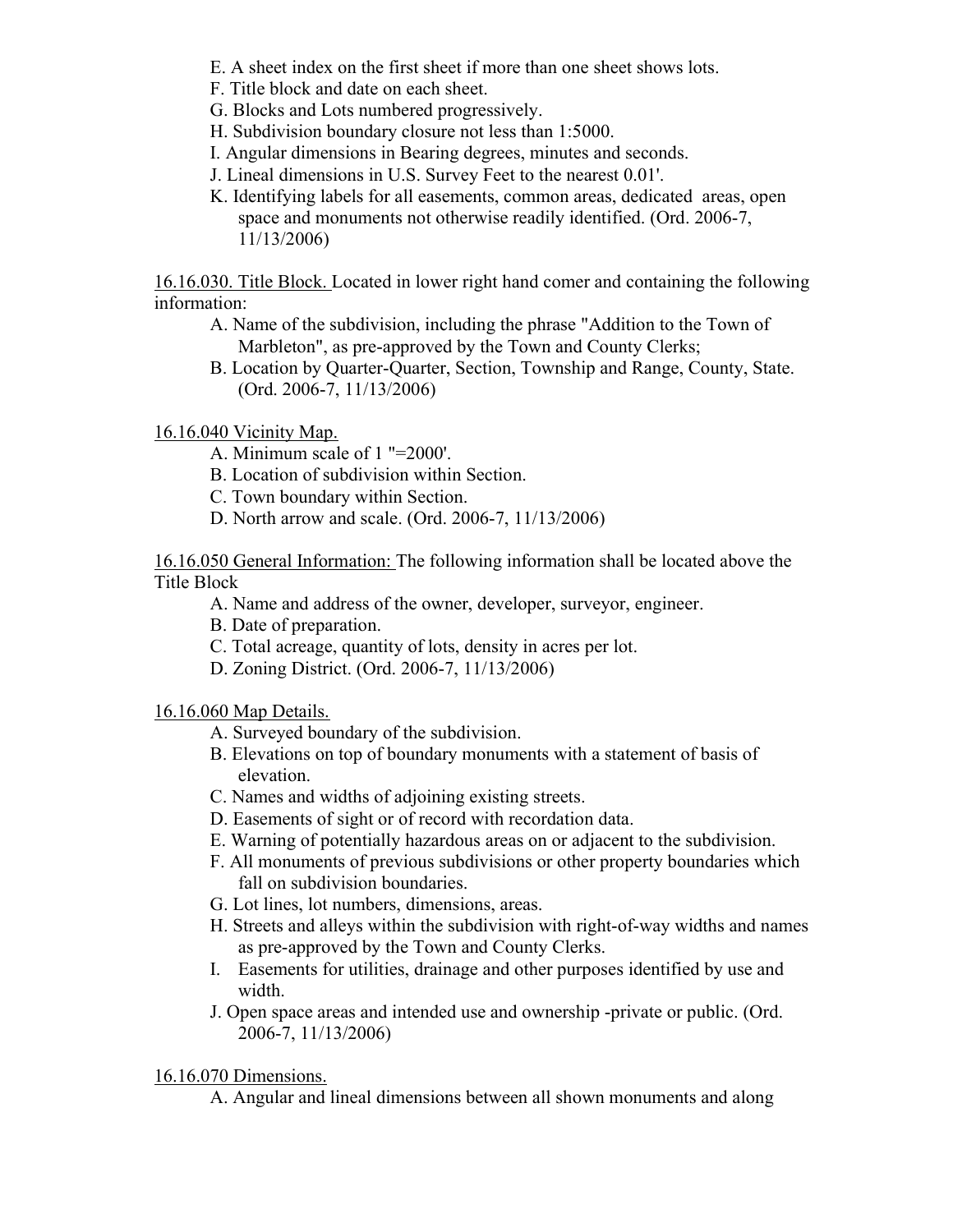lines, angles and curves used to describe boundaries, streets, alleys, easements, common areas, dedicated areas, open space, etc.

B. Angular and lineal dimensions from the subdivision boundary to at least two readily found and easily identified control monuments which can be comers of the Public Land Survey System, the Town boundary, blocks or lots of previously platted subdivisions. (Ord. 2006-7, 11/13/2006)

16.16.080 Legend: showing and describing all symbols and line types used on the plat with a detailed description of each monument found or set including size, material, inscription. (Ord. 2006-7, 11/13/2006)

#### 16.16.090 Certificates.

- A. Certificate of Surveyor, signed and acknowledged, including the statement: "That the said Addition has been accurately surveyed; that the parts thereof are accurately staked off and marked with an appropriate metal monument including magnetic iron and inscribed at least with the registration number of the land surveyor to provide source identification at all lot comers of the said Addition, and that their location is correctly shown hereon", as required by Wyoming Statute  $15-1-415$  (b)(ii).
- B. Certificate of Owner, signed and acknowledged, in accordance with Section 34-12103, Wyoming Statutes [current]as amended, with dedication of all streets, alleys, sewer mains, water mains and any other "public facility or area".
- C. Certificate of Mortgagee, signed and acknowledged, if applicable.
- D. Certificate of Approval, signed and attested, stating the date and number of the resolution approving said Addition, and worded as follows: "Pursuant to Section 3412-103, Wyoming Statutes [current], as amended, the foregoing described plat [name of addition] was approved at the regular meeting of the Town Council held on the day of (month), \_\_\_\_\_\_\_\_ (year). (Ord. 2006-7, 11/13/2006)

### CHAPTER 16.20

#### ADMINISTRATIVE PROVISIONS

#### Sections:

16.20.010 Variances. 16.20.020 Filing Requirements. 16.20.030 Commission Action. 16.20.040 Town Council Action. 16.20.050 Standards. 16.20.060 Conditions. 16.20.070 Lapse of Variance. 16.20.080 Revocation. 16.20.090 Public Hearing. 16.20.100 Public Hearing; Rescheduled. 16.20.110 Enforcement.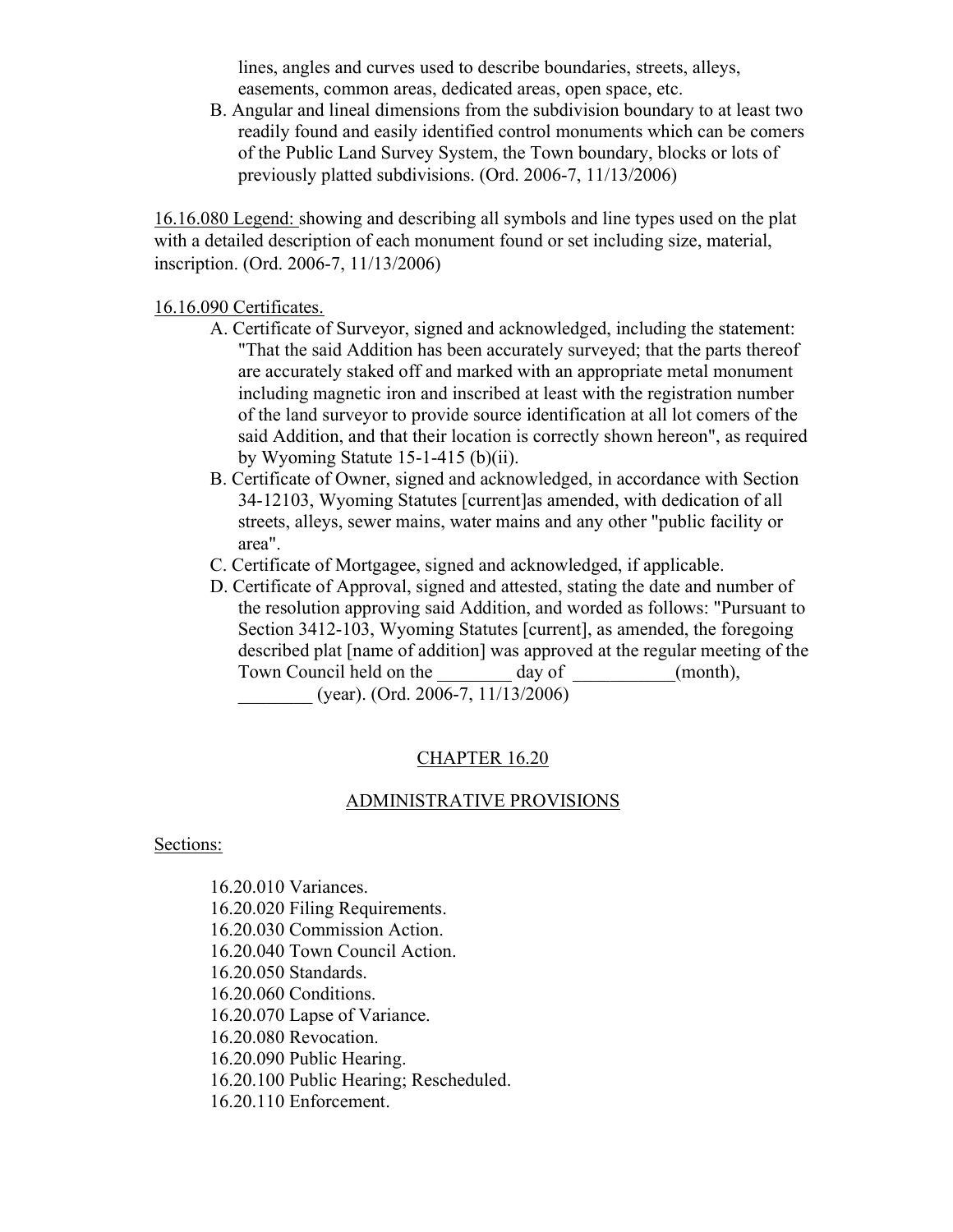16.20.120 Validity. 16.20.130 Burden of Proof.

16.20.010 Variances. Where in the case of a particular proposed subdivision it can be shown that strict compliance with the requirements of the Subdivision Regulations would result in extraordinary hardships to the developer, because of unusual topography or other such not- self inflicted condition, or that these conditions would result in inhibiting the achievement of the objectives of these ordinances, Commission may recommend, and the Town Council may vary, modify, or waive the requirements so that substantial justice may be done and the public interest secured, provided that such variance, modification, or waiver will not have the effect of nullifying the intent and purpose of these ordinances. In no case shall any variance, modification, or waiver be more than a minimum necessary easing of the requirements. (Ord. 2006-7, 11/13/2006)

16.20.020 Filing Requirements. An application for variance shall be filed with the Town Clerk, shall be accompanied a filing fee of \$100.00, and shall include materials setting forth the following information.

- A. The name and address of the owner or applicant, and a statement that the applicant, if not the owner, is authorized by the owner to make application and act as agent for the owner.
- B. A legal description or other information necessary to identify the site.
- C. A site plan drawn at scale and including a degree of detail appropriate to the complexity of the requested variance, showing all existing and proposed features on the site, and on adjoining sites if necessary, pertinent to the requested variance, including site boundaries, setbacks, building locations and heights, parking areas, other graded or paved areas, driveways and roads, landscaped areas, and open space areas to remain in their undisturbed natural state, topography, and any other physical feature pertinent to the application.
- D. A statement of the precise nature of the variance requested, the regulation involved, and the extraordinary hardship inconsistent with the purposes of these ordinances that would result from strict or literal interpretation and enforcement of the specified regulation. (Ord. 2006-7, 11/13/2006)

16.20.030 Commission Action. The Commission shall review the application at a regular meeting. Within ten (10) days after its review, the Commission shall make recommendations to the Town Council that the Town Council grant the variance, grant the variance subject to conditions or modifications, or deny the variance. In making its recommendations the Commission shall consider the variance standards set forth in this chapter. (Ord. 2006-7, 11/13/2006)

16.20.040 Town Council Action. The Town Council shall consider the application at a the next regularly scheduled meeting of the Town Council after the recommendations of the Planning and Zoning Commission have been received. The Town Council shall consider the variance standards set forth in this chapter in making its decision.

A. The Town Council may grant the variance, or

B. Grant the variance subject to conditions or modifications, or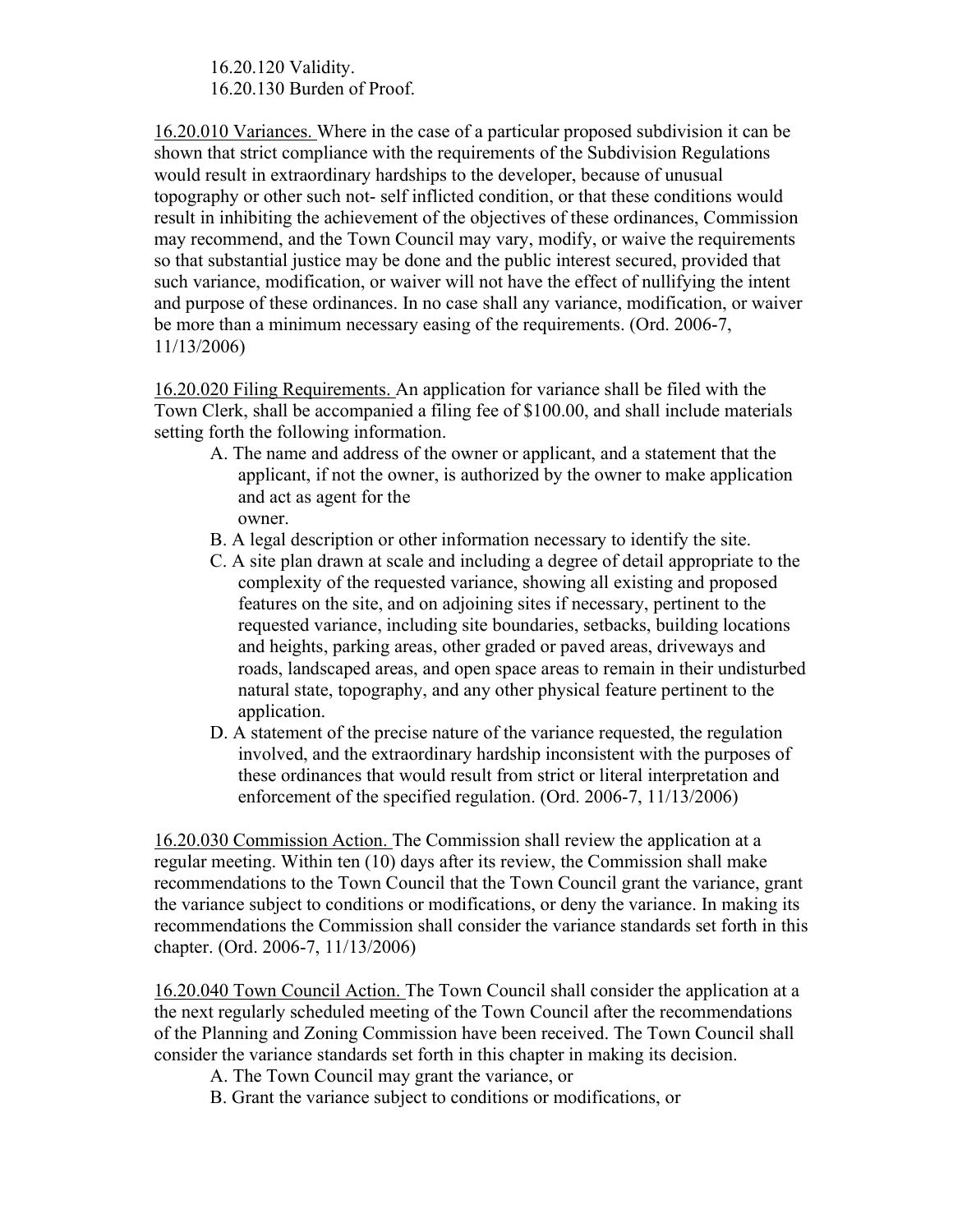C. Deny the variance. (Ord. 2006-7, 11/13/2006)

16.20.050 Standards. In addition to the findings prescribed in Chapter 16.08.060, a recommendation by the Commission that a variance be approved, and an action by the Town Council granting the variance shall find that the variance:

- A. Will not be detrimental to the public health, safety or welfare, or materially injurious to other properties in the vicinity.
- B. Will not constitute a grant of a special privilege inconsistent with the limitations on use of other properties in the district.
- C. Is not based upon a self-inflicted hardship.
- D. Is justified for one or more of the following reasons:
	- 1. Strict interpretation or enforcement of the specified regulation would result in practical difficulty or unnecessary physical hardship inconsistent with the purposes of these ordinances.
	- 2. Exceptional or extraordinary circumstances or conditions are applicable to the site of the variance that do not apply generally to other properties in the same district. .
	- 3. Strict interpretation or enforcement of the development standard would deprive the applicant of privileges enjoyed by other property owners in the same district. (Ord. 2006-7, 11/13/2006)

16.20.060 Conditions. In acting on a variance, the Commission or the Town Council may prescribe such conditions as either body determines to be necessary to achieve the purposes of the standards or requirements so affected. (Ord. 2006-7, 11/13/2006)

16.20.070 Lapse of Variance. A variance shall lapse and become void one year following the date on which the variance was granted, unless prior to the expiration date a subdivision plat is filed or development is commenced and diligently pursued toward completion. However, the Town Council may, in its discretion, extend authorization for an additional six months on request. (Ord. 2006-7, 11/13/2006)

16.20.080 Revocation. A variance granted subject to a condition or conditions shall be suspended automatically upon failure to comply with the condition or conditions. Within 60 days of the suspension of the variance, if not satisfied that the condition is being complied with, the Town Council may revoke the variance or take such action as it deems necessary to ensure compliance with the condition. (Ord. 2006-7, 11/13/2006)

## 16.20.090. Public Hearing.

- A. When the provisions of these ordinances require that a public hearing be held on any matter, such hearing shall be conducted in the following manner:
	- 1. Notice of the hearing shall be published in a newspaper
	- of general circulation in the Town not less than 10 days nor more than 30 days prior to the date of the hearing.
	- 2. Hearings shall be conducted in such a manner as to afford an applicant or petitioner and any interested party the opportunity to comment with respect to the issues involved, provided that the Commission and the Town Council may limit the number of and length of such comments. (Ord. 2006-7, 11/13/2006)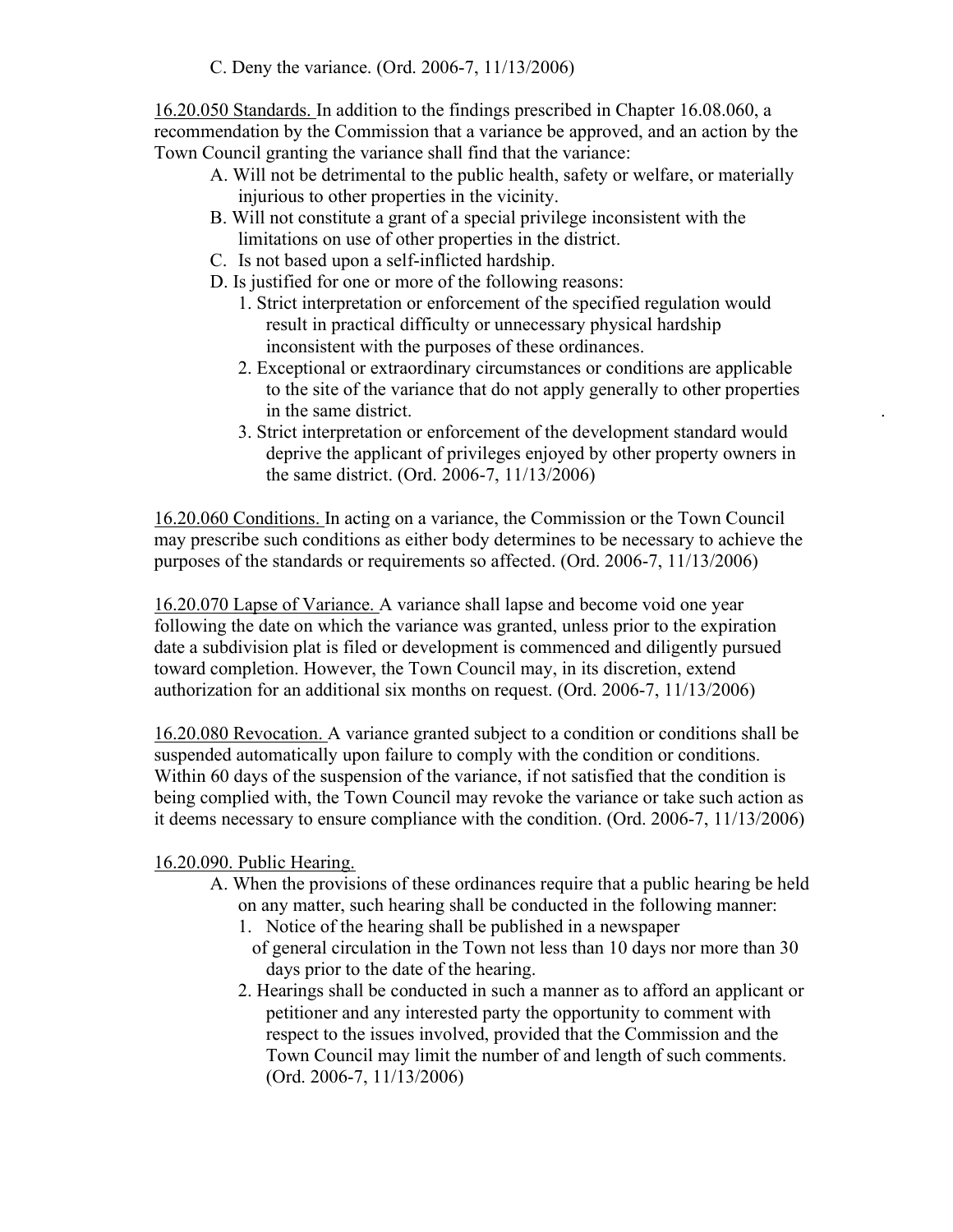16.20.100. Public Hearing Rescheduled. If a quorum is' not present for either a regularly scheduled Commission meeting or Town Council meeting at which an application or petition relating to matters in this Title are to be heard and decided, the Commission or the Town Council will adjourn that meeting to another date within seven (7) days of the original meeting. (Ord. 2006-7, 11/13/2006)

## 16.20.110. Enforcement.

- A. The Town Council, through the Town and Prosecuting Attorney or any other duly authorized enforcement official, shall enforce the provisions of these ordinances.
- B. All officials, departments, and employees of the Town vested with the authority or duty to issue permits, certificates, or licenses shall comply with the provisions of these ordinances and shall issue no permit, certificate, or license which conflicts with the provisions of these ordinances. Any permit, certificate, or license issued in conflict with the provisions of these ordinances shall be null and void.
- C. Whomever, being the owner or agent of the owner of any land located within the incorporated area of Town of Marbleton, subdivides or uses such land in violation of the provisions of these ordinances, or any amendment thereto, shall be fined not more than \$100 for each offense. Each day's continuance of any violation is a separate offense.
- D. These ordinances shall be enforceable by the Town by injunctive action, in addition to all other remedies at law or in equity.
- E. A violation shall not be construed to include a subdivision lawfully inexistence as of the effective date of these ordinances, and it shall not be necessary to secure a permit allowing such continuance, provided that an addition to or change of any existing subdivision shall conform with all of the provisions of these ordinances. (Ord. 2006-7, 11/13/2006)

16.20.120. Validity. If any provision of these ordinances is declared to be invalid by a decision of any court of competent jurisdiction, it is hereby declared to be the legislative intent that:

- A. The effect of such decision shall be limited to that provision or those provisions which are expressly stated in the decision to be invalid; and
- B. Such decision shall not affect, impair, or nullify these ordinances as a whole or any other part thereof, but the rest of these ordinances shall continue in full force and effect.
- C. If the application of any provision of these ordinances to any tract of land is declared to be invalid by a decision of

any court of competent jurisdiction, it is hereby declared to be the legislative intent that:

- 1. The effect of such decision shall be limited to that tract of land immediately involved in the controversy, action, or proceeding in which the judgment or decree of invalidity was rendered; and
- 2. Such decision shall not affect, impair, or nullify these ordinances as a whole or the application of any provision thereof to any other tract of land. (Ord. 2006-7, 11/13/2006)